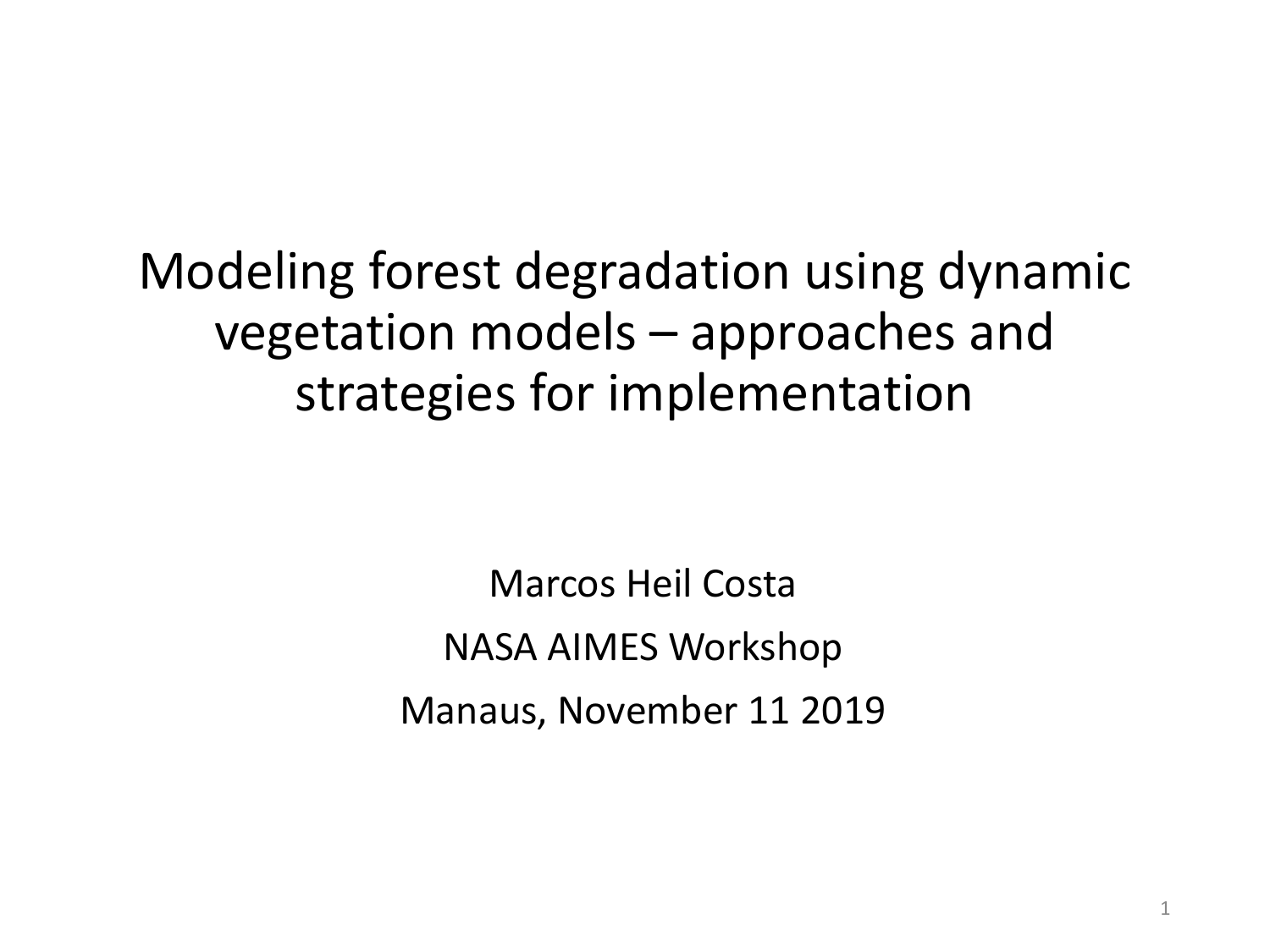#### Approaches:

- Disturbance approach
- Vegetation structure approach





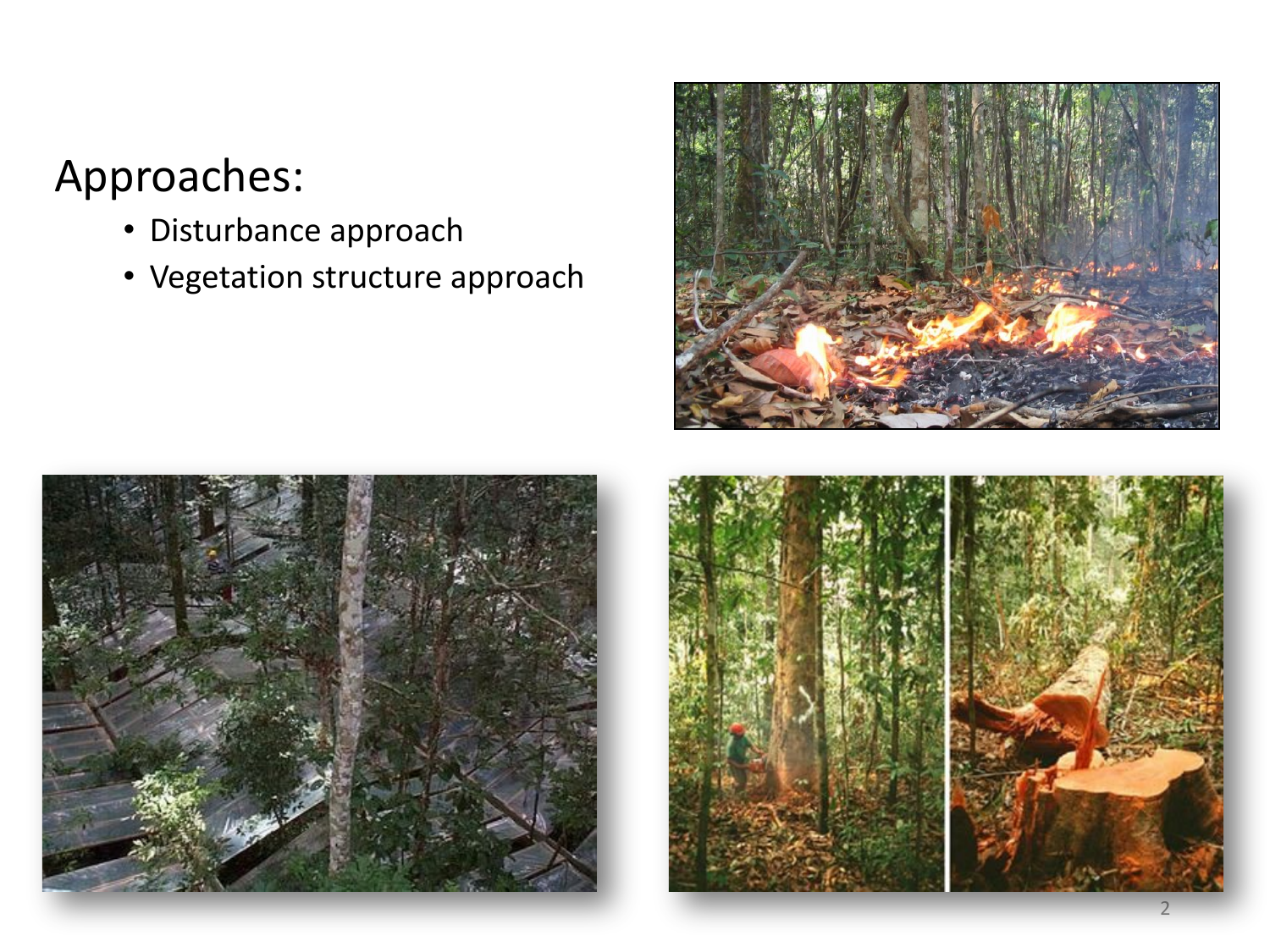## Disturbance approach

- Disturbance input  $\Box$  model or parametrize effect on vegetation structure  $\square$  simulate implications for carbon, energy and water balances and biodiversity patterns
- Ex: Local fire data  $\Box$  changes in LAI, mortality (validation data)  $\Box$  simulation of carbon, energy, water balances and biodiversity (validation data)
- Fully mechanistic approach
- Appropriate for plot-level simulations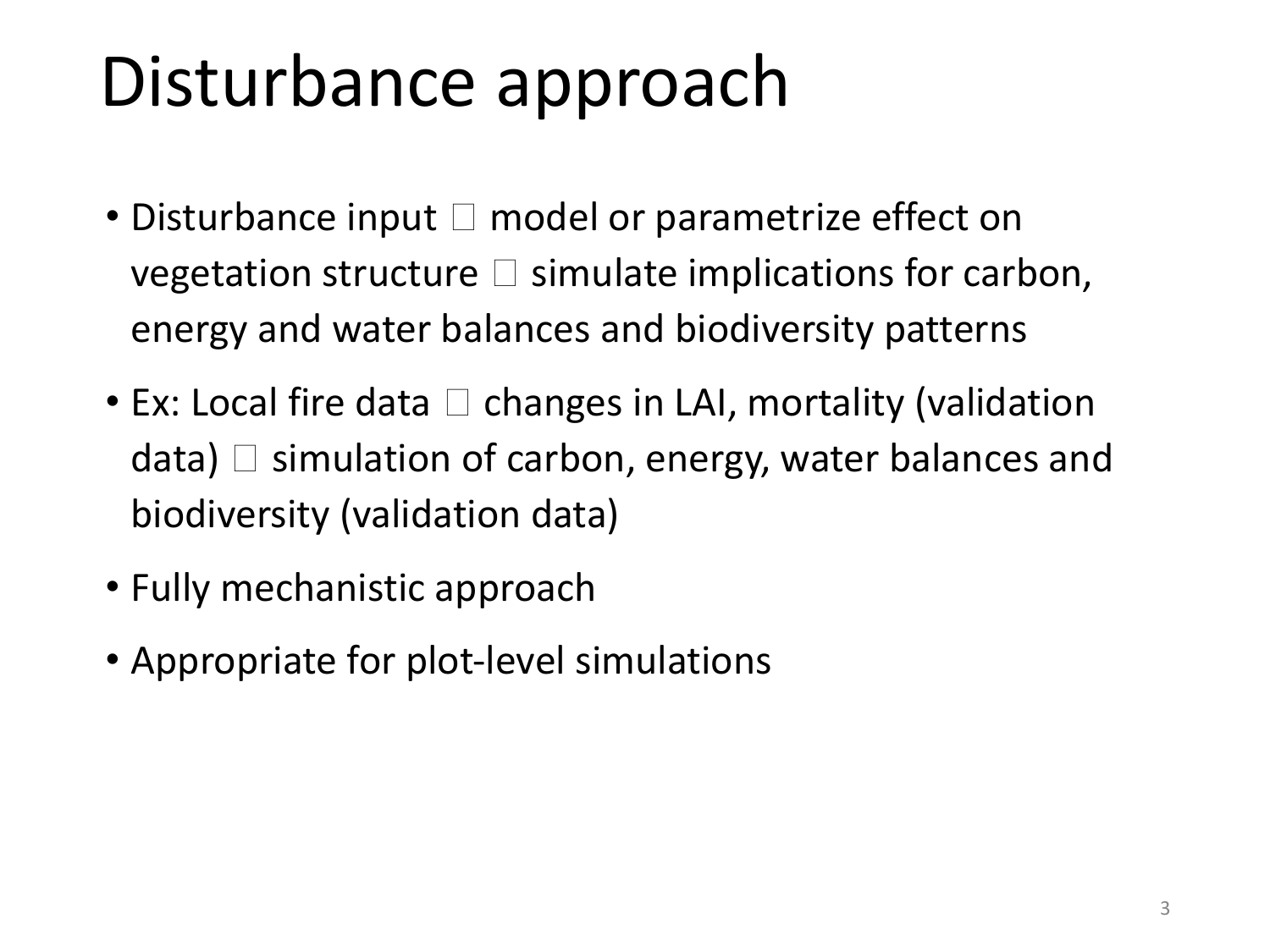# Disturbance approach

- Advantages:
	- Contributes to process understanding and model development
	- Data-ready sites available
		- Tanguro fire experiment
		- K83 LBA logging site
		- LBA Seca-Floresta / ESECAFLOR sites
	- Easy development and implementation from most DGVMs
- Disadvantages:
	- Requires significant amounts of input and validation data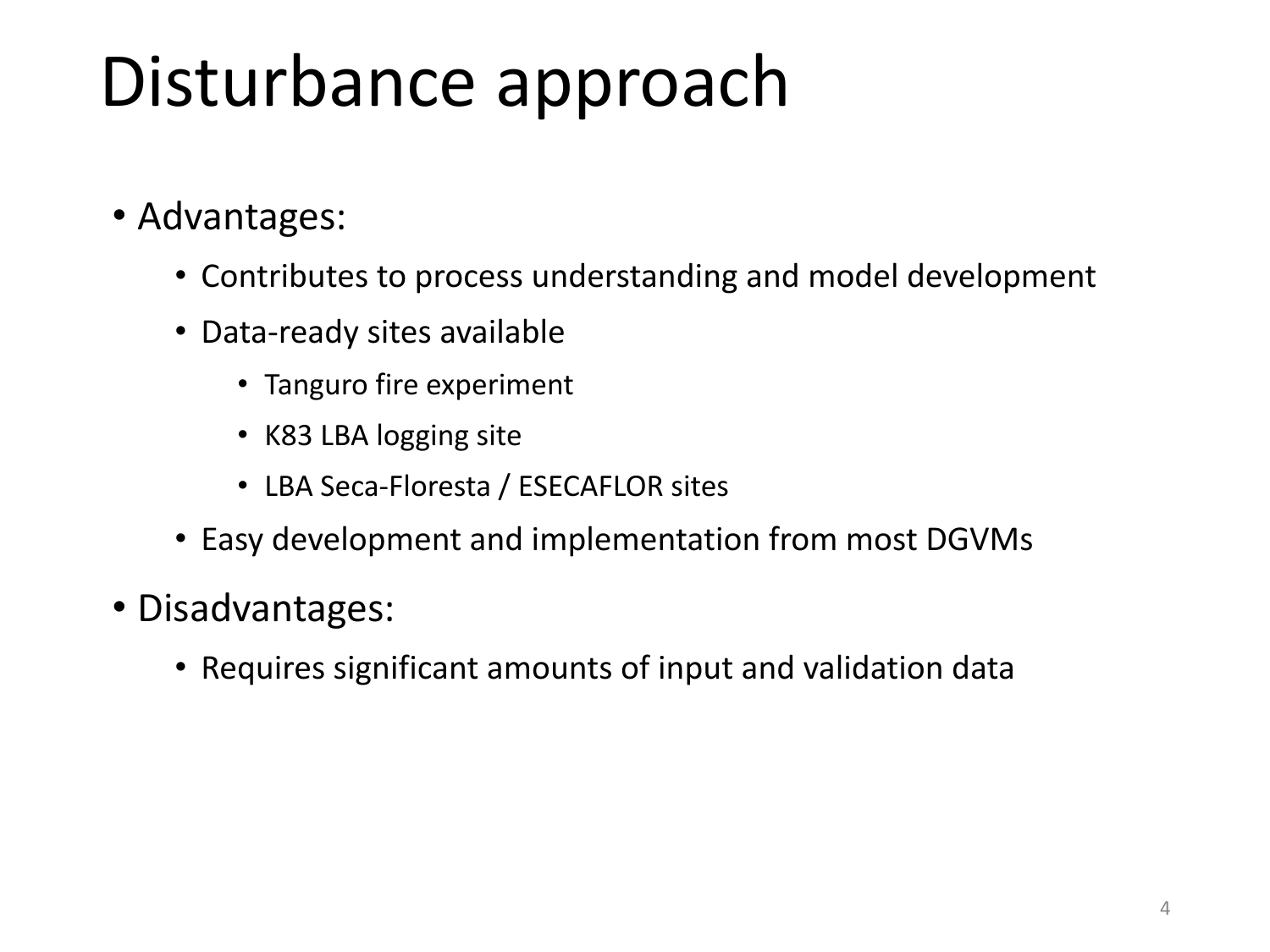### Vegetation structure approach

- Input effect on vegetation structure (from RS)  $\Box$  simulate implications for carbon, energy and water balances and biodiversity patterns
- Ex: Remote sensing data on LAI, biomass  $\Box$  data assimilation  $\square$  simulation of carbon, energy, water balances and biodiversity (validation data)
- Partially mechanistic approach
- Appropriate for regional-scale simulations